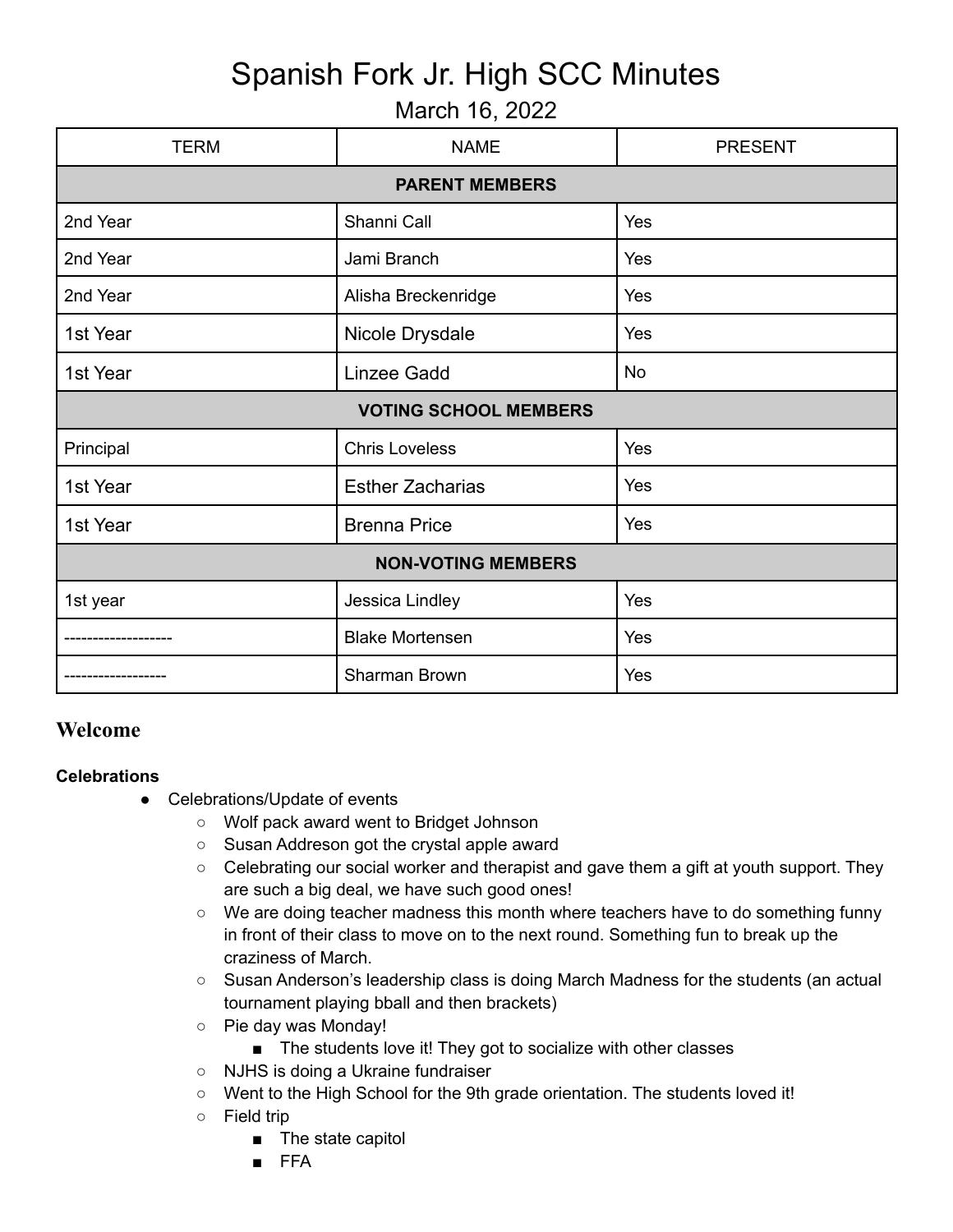- She tech conference
- $\circ$  Parents brought up that they talked about the lockdown yesterday. Asked their kids if they were scared, but they felt prepared. They were only scared when they rattled the door knob when the police checked the door if it was locked or not.
	- Do the teachers do any kind of training?
		- Said her husband did a training as a seminary teacher and said it was so beneficial.
	- We have to do an annual lockdown or lock in training
	- More in depth training is available to students (some of them cost like \$25) but the training the school offers is in the school and it is typically in the form of a drill.
- PBIS
	- Have the leadership class set up tables at different sides of the school to have interactions with other students during lunch about the lobo way
	- Term 3 pack party will be on March 30th and it will be for students who have showed some type of improvement
		- Maintained a good GPA or improved their GPA
		- Snack will be otterpops
	- Sending out quickly emails to help teachers know other resources for what they can do for PBIS
	- Lagoon is on the 24th of May! Advertising now. Students have been really excited!
		- **■ It is not on the school calendar, can we add it now?**
- Clubs
	- Changing name to Before and After School Activities
	- On March 30th will be a small "club rush" just after school to help students know what is available
	- $\circ$  Next year we will do a bigger day and make it big deal out of it (do an assembly schedule) to get the word out about before and after school activities
	- We will have a message board to keep students updated on what these activities are going to be
	- $\circ$  There will also be intramurals as a part of this (before school) from 7:30 until they need to leave for class. Soccer, pickleball, etc.
- **Trustlands** 
	- Vote in April, focused on Student Learning
	- TSSA: Paying for two student advocates, teacher development, chromebook purchases, other classroom technology, iReady diagnostics,.
	- Trustlands: Reduce class classes, professional development,and chromebook purchases.
- School Improvement
	- Will vote on that next month, also.
	- Goal One: Communication
	- Goal Two: Effective Interventions, provide support to help all students be successful
	- Goal Three: School-Wide Positive Behavior Support and continue build a strong and positive culture and implement the elements of the Lobo Way